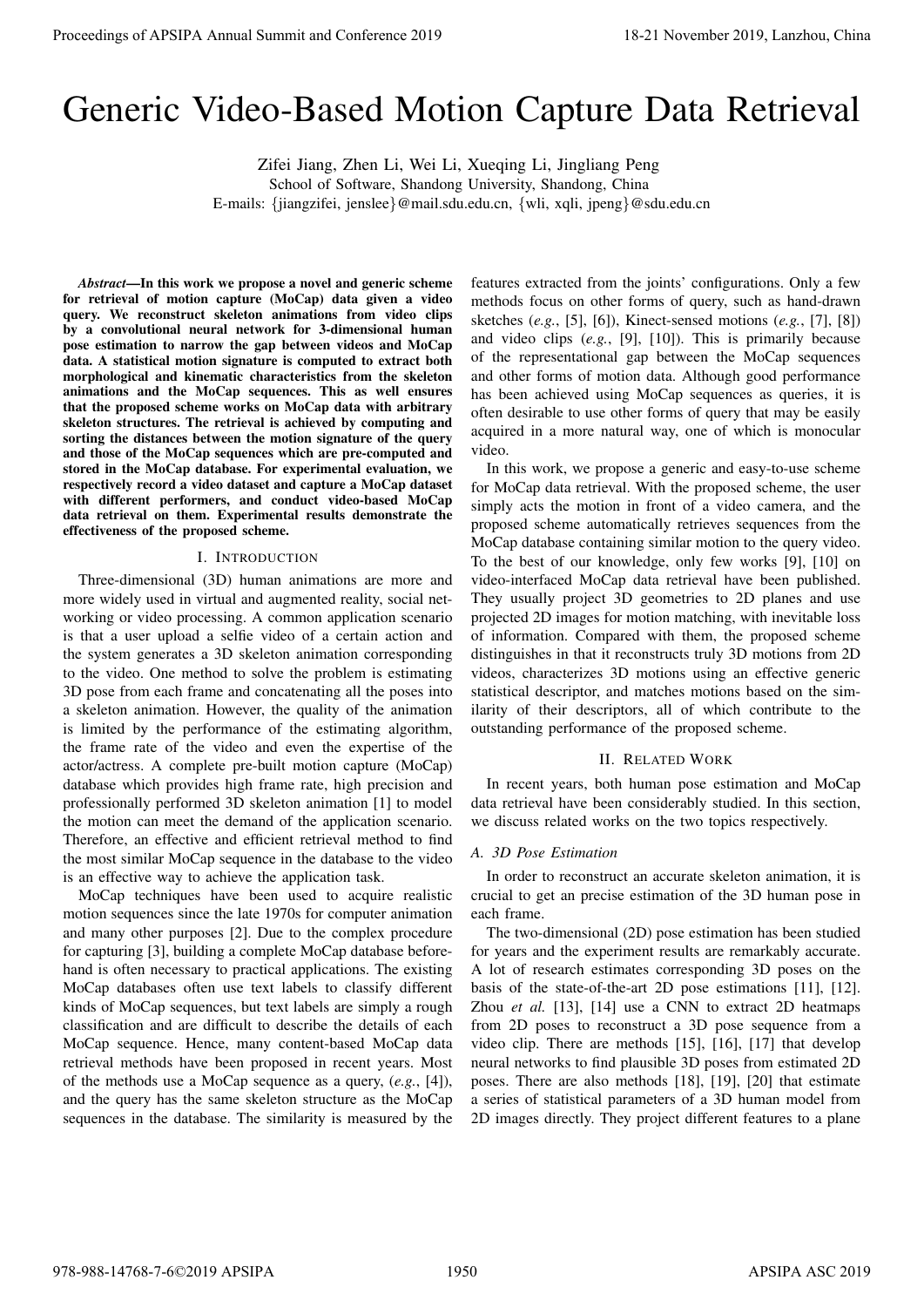which enable the algorithms to be trained on a database with only 2D ground truth. Although the algorithms achieve decent results, the disadvantages of the schemes are obvious. The reconstruction from 2D to 3D is more like a statistical process and is not supported by any image processing theory. The accuracy of the estimated results are influenced by both 2D and 3D steps, and the latter one brings ambiguity to the scheme because of lacking of the depth information.

Another class of methods adopts the strategy to directly learn the 3D poses from monocular images [21], [22], [23]. Li and Chan [24] use a multi-task framework jointly trains pose regression and body part detectors. Tekin *et al.* [25] train an overcomplete auto-encoder to learn a high-dimensional latent pose representation and account for joint dependencies. These methods are usually trained on fully annotated datasets, which restrict the effectiveness of them on large-scale 2D pose datasets.

Methods [22], [26], [27], [28] have also been proposed to predict 3D poses from images in the wild. Mehta *et al.* [22] adopt a transfer learning method and Mehta *et al.* [26] use kinematic skeleton fitting to achieve real-time 3D pose estimation. Zhou *et al.* [27] propose an end-to-end learning method. The mothed uses mixed 2D and 3D labels in a unified CNN and realize weakly-supervised transfer learning. Yang *et al.* [28] is a complementary to [27] by introducing an adversarial learning framework.

## *B. MoCap Data Retrieval*

Some earlier algorithms (*e.g.*, [29], [30], [31]) directly compute the difference of 3D coordinates or generalized coordinates of the joints to make comparison of postures in motion sequences. Wang and Yeh [32] compute the differences of a set of joint coordinates between two martial art sequences and perform weighted accumulative addition operation to acquire the distance of the two. So and Baciu [33] calculate the change of directions of corresponding body parts between key postures. Miura *et al.* [34] investigate several kinematic parameters of the joints and present an effective parameter combination.

A series of methods use a hierarchical structure to analyse movement of different human body parts. Liu *et al.* [35] propose the searching of MoCap data with a motion index tree. Joint nodes of the body are hierarchically divided into 5 levels from the root (pelvis) to the limbs and head. Key frames of a motion are extracted to build the hierarchical motion index tree of clusters of motions. For a given query, comparisons are made in a hierarchical manner and a comparison between the input motion and motions in the closest leaf cluster finally completes the retrieval. Deng *et al.* [36] divide human body instead of joint nodes into hierarchical meaningful parts. Then each motion is segmented into 18 postures and an adaptive K-means algorithm is performed on each part of the body separately to build pattern index lists for each motion. An extended Knuth-Morris-Pratt (KMP) string match method is used for matching. Procedure of APSIPA Annual Summit and Conference 2019.<br>
Unclear the conference 2019 in the conference 2019 in the conference 2019 in the conference 2019 in the conference 2019 in the conference 2019 in the conference 2019

Some research extracts mathematical features from the movement of the joints. Tang *et al.* [37] calculate the joint relative distances of any pair of the joints and its symmetric pair and average the distances of each pair in a whole motion sequence with a Boolean characteristic. The weighted averages form a feature vector. Tang and Leung [38] calculate the variance of joint relative distance, which in part reflects motions of joints, to identify the similarity of MoCap data. They construct feature vectors of motion samples and use a linear regression model to get an optimal subset. This kind of single feature description can not completely describe the motion because they neglect the influence of some factors, such as joint rotation and model translation.

Most of the existing MoCap retrieval algorithms focus on the data with the same skeleton structure except Lv *et al.* [39]. They compute statistical motion signatures to extract morphological and kinematic characteristics of heterogeneous MoCap sequences.

To the best of our knowledge, only few works [9], [10] implement video-based MoCap data retrieval. Both works render a MoCap sequence with a roughly approximate "ball-andcylinder" model. In this way, the MoCap sequence is projected to a group of 2D images with different view directions. Then they adopt some techniques for content-based video retrieval to complete the motion retrieval task. Although the algorithms have achieved good retrieval performance, the procedure of rendering is just an approximation with inevitable loss of information, and the multi-view rendering is time-consuming.

#### III. METHOD

#### *A. Overview*

In this work we propose a novel scheme for generic videobased MoCap data retrieval. We compute offline the motion signature [39] of each MoCap sequence in the database and store it with the raw MoCap sequence. For a video clip as a given query, we firstly compute the bounding box of the human in the video clip, then we adopt the state-of-the-art architecture [27] to reconstruct the skeleton animation from it. We compute the motion signature of the reconstructed skeleton animation and compare it with all those in the database. A list of MoCap sequences are returned as the result, which are ordered according to their similarities to the query in motion signature, from the highest to the lowest.

The flowchart of the proposed scheme is shown in Fig. 1. Three key components of the flowchart include: 1) reconstructing skeleton animation from the video clip, 2) computing motion signatures, and 3) measuring the distance between different signatures. Details of them are presented in the following sub-sections.

# *B. Skeleton animation reconstruction*

In order to make the videos and the MoCap sequences comparable, a skeleton animation is reconstructed from each video clip which provides a series of body joints positions over time.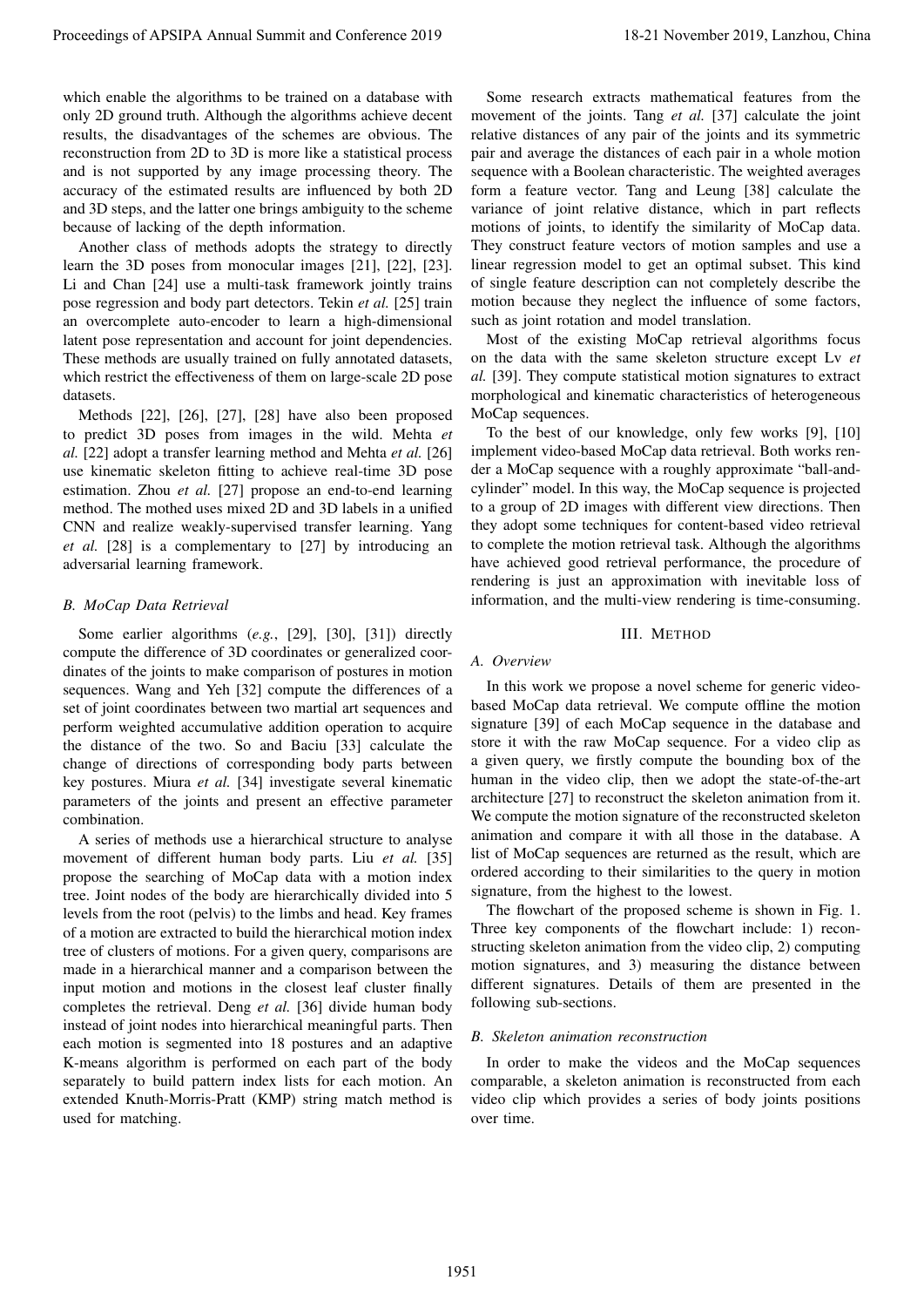

Fig. 1. Flowchart of the proposed method. We reconstruct a skeleton animation from an input video clip. We compute a motion signature for the reconstructed skeleton animation and any MoCap sequence in the database. A subset of the MoCap sequences whose motion signatures are the closest to the querys is returned as the result.

We use a pre-trained Histogram of Oriented Gradient (HOG) + Linear Support Vector Machine (LSVM) model, which is based on the research of Dalal and Triggs [40], to detect human body in the video. Non-maximum suppression is adopted to ensure that only one bounding box is computed in each frame.

The procedure of the reconstruction can be viewed as a 3D pose estimator. A state-of-the-art architecture [27] is adopted to estimate 3D human pose of each frame in a video clip. The architecture includes a 2D pose estimation module and a depth regression module. The 2D pose estimation is a stacked hourglass network [41] in which a repeated bottomup, top-down structure with intermediate supervision is used to improve the performance. The output of the network is  $J$  heatmaps. The peak location of the 2D probability distribution in each map represents a human joint, and  $J$  is the number of the joints to be estimated. The depth regression module combines the heat-maps and the intermediate feature representations generated by the 2D module as the input. Unlike [15], [16], [17] which use 2D pose coordinates as the only input, this kind of multi-level input provides more information for 3D pose recovery and avoid the inherent ambiguity to a certain extent. A set of residual modules is used to compute a  $J \times 1$  vector as the output which denote the depth of the joints. Besides, weakly supervised learning of the depth regression module on images in the wild is achieved by a 3D geometric constraint induced loss. More detailed information may be found in the reference [27].

In the reconstruction stage, the absolute translation of the subject in video clips has been lost. Therefore, we translate the coordinate origin to the root joint in each frame of the reconstructed animations and the MoCap sequences for consistency.

#### *C. Motion Signature*

For the purpose of enhancing the flexibility and the generality of the proposed retrieval scheme, we do not restrict the morphological structure of the both kinds of motion sequences, the reconstructed skeleton animations and the MoCap

sequences. Due to the diversity of the MoCap systems, the storage form of the data may be heterogeneous. A part of the data is stored as skeleton animations, and the other part is stored in the coordinates form of the capture markers. Even in the same storage form, the skeletal structure of skeleton animations or the sticking method of the markers may continue to increase the diversity. Most of the previously published algorithms avoid solving the heterogeneous problem because they utilize *a priori* knowledge of a skeletal structure that is consistently defined for all the MoCap sequences in a database. In this work, we adopt a statistical motion signature, which is proposed by Lv *et al.* [39], to extract features from the trajectories of the joints in the 3D Euclidean space without any assumption on the subject's morphological structure.

The motion signature used in this work describes both the morphological and the kinematic characteristics of a motion sequence. We first build a minimal motion spanning tree (MMST) of the joints that extracts the high-level morphological and kinematic characteristics from the motion. With the help of this MMST, then we extract low-level kinematic characteristics between separate joint pairs. A motion signature which describes a motion sequence consists of both high-level and low-level characteristics.

*1) Minimal Motion Spanning Tree:* We hope to connect the joints in a automatical way to resemble the morphological structure, which is similar to the *a priori* knowledge of the skeletal structure, and also reflects the overall kinematic characteristics of the motion. Specifically, a complete motion graph of the joints is built where each node corresponds to a joint, and each edge is weighted by the standard deviation of the spatial distance between two joints labeled over all the sequence. A sub-graph is the extracted from the complete map, which is explained as below. It is noteworthy that the nodes in the motion graph do not specify geometric attributes, and the motion graph is independent of the view.

In order to make the extracted sub-graph reflect the morphological structure of the subjects, the joints attached to the same rigid segment (for example, the skeleton in the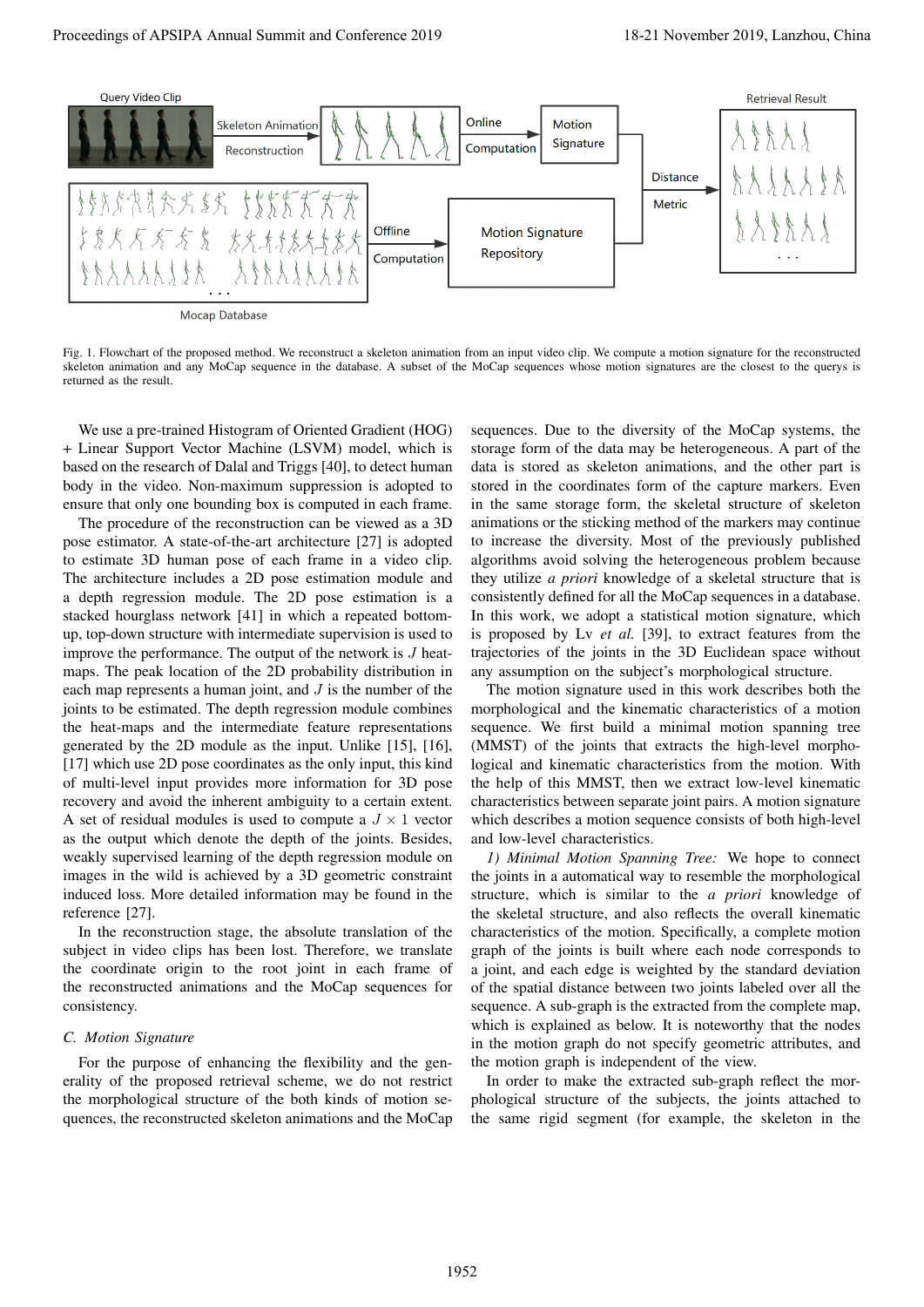

Fig. 2. Instantiated MMST examples for the (a) jump, (b) goose-step motions for joint based MoCap data, (c) jump and (d) squat motions for marker based MoCap data. The edge weights are ignored in the figure and the nodes in each MMST are positioned by the geometry of the subject in a certain frame.

human skeleton) are kept connected. Joints on the same bone usually show less relative motion than those on different ones. Therefore, a minimal spanning tree is extracted from the motion graph, called MMST. The MMST also reflects the overall kinematic characteristics of motion sequence, because it roughly represents the configuration of kinematic correlation between joints, *i.e.*, each highly correlated joint pair is connected with one edge, while the less correlated joint pair is not.

It is noteworthy that the MMST is established to represent the high-level morphological and kinematic characteristics of the motion subject through the joint connection rather than the accurate morphological structure. When the skeleton structure is the same, MMSTS can differentiate movement to some extent. Given that, even if a skeletal structure has been provided with the original motion sequence, it won't be used as the basis of the motion description since the skeletal structure itself is not motion-discriminative and, further, semantic information about the joints may be lacking in the raw data.

In Fig. 2, we show exemplar MMSTs for motion sequences. For the convenience of illustration, the edge weights are ignored and the nodes in each MMST are positioned by the geometry of the subject in a certain frame (note that we do not utilize any geometric attributes in original data). As shown in Fig. 2(a) and (b), the MMSTs generated from joint based MoCap data for the jump and the goose-step motions topologically resemble the subject's skeletal structure quite well as the distribution of the joint is scattered and the subject fully exercises all the joints in these motions. We also show the effect of MMST on marker based MoCap data as (c) and (d), the MMSTs for the jump and the squat motions. The MMST also do well in (c), but do less well in (d) due to little relative motions among the markers on the shanks.

*2) Motion Signature Composition:* We construct a motion signature to describe both the high-level and the low-level morphological and kinematic characteristics of a MoCap sequence. Specifically, the high-level description is made by the description of the MMST and the low-level description is made by the description of the kinematic features between every marker pair.

Inspired by the shape distribution descriptors for 3D shape analysis [42], [43], we define a shape function of joint pairs



Fig. 3. Shape distribution histograms for MMSTs of 4 different types of motions.



Fig. 4. Shape distribution histograms for MMSTs of the same type (*i.e.*, jump) of motions.

on the graph and use the distribution of shape function values to statistically describe the characteristics of the MMST. For a pair of joints,  $j_i$  and  $j_j$ ,  $l_{i,j}$  denote the length of the shortest path between them (*i.e.*, the sum of edge weights on that path) in the MMST and  $L$  denote the sum of the edge weights in the whole MMST. To normalize the shortest distance and make the shape function scale invariant, we divide the length by  $L$ and define the corresponding shape function value between  $j_i$  and  $j_j$  as  $s(j_i, j_j) = l_{i,j}/L$ . Assuming that there are totally  $J$  joints, we compute the shape function values for all the  $T = C(J, 2)$  joint pairs. The histogram of these shape function values constitutes the shape distribution descriptor of the MMST. Or, equivalently, we use an array of shape function values on all  $T$  joint pairs as the shape descriptor for the MMST. **Proceeding of APSIPA Annual Summit and Conference 2019**<br> **Proceedings of APSIPA Annual Summit and Conference 2019**<br> **Proceeding of APSIPA Annual Summit and Conference 2019**<br> **Proceeding of APSIPA Annual Summit and Confer** 

We plot Fig. 3 and Fig. 4 to show the capability of the shape distribution histogram in distinguishing different motions. From Fig. 3, we can easily find that the histograms for different motion types shows low similarity, from Fig. 4, we find that histograms for same kind of motions shows high similarity.

However, on the basis of experiments, the shape distribution histogram itself does not achieve sufficient precision to classify the motion types. Therefore, more dimensions are needed to enhance the description and distinguishing capabilities of motion descriptors, as described below.

A set of quantities is used to describe the absolute and relative motion characteristics of each joint pair. The velocity  $(v_1)$  and acceleration  $(a_1)$  of centroid of joint pair in each frame are measured for describing the absolute motion, and the Euclidean distance  $(d)$ , relative velocity  $(v_2)$ , relative acceleration  $(a_2)$ , relative angular velocity  $(v_3)$ , and relative angular acceleration  $(a_3)$  between the pair of joints at each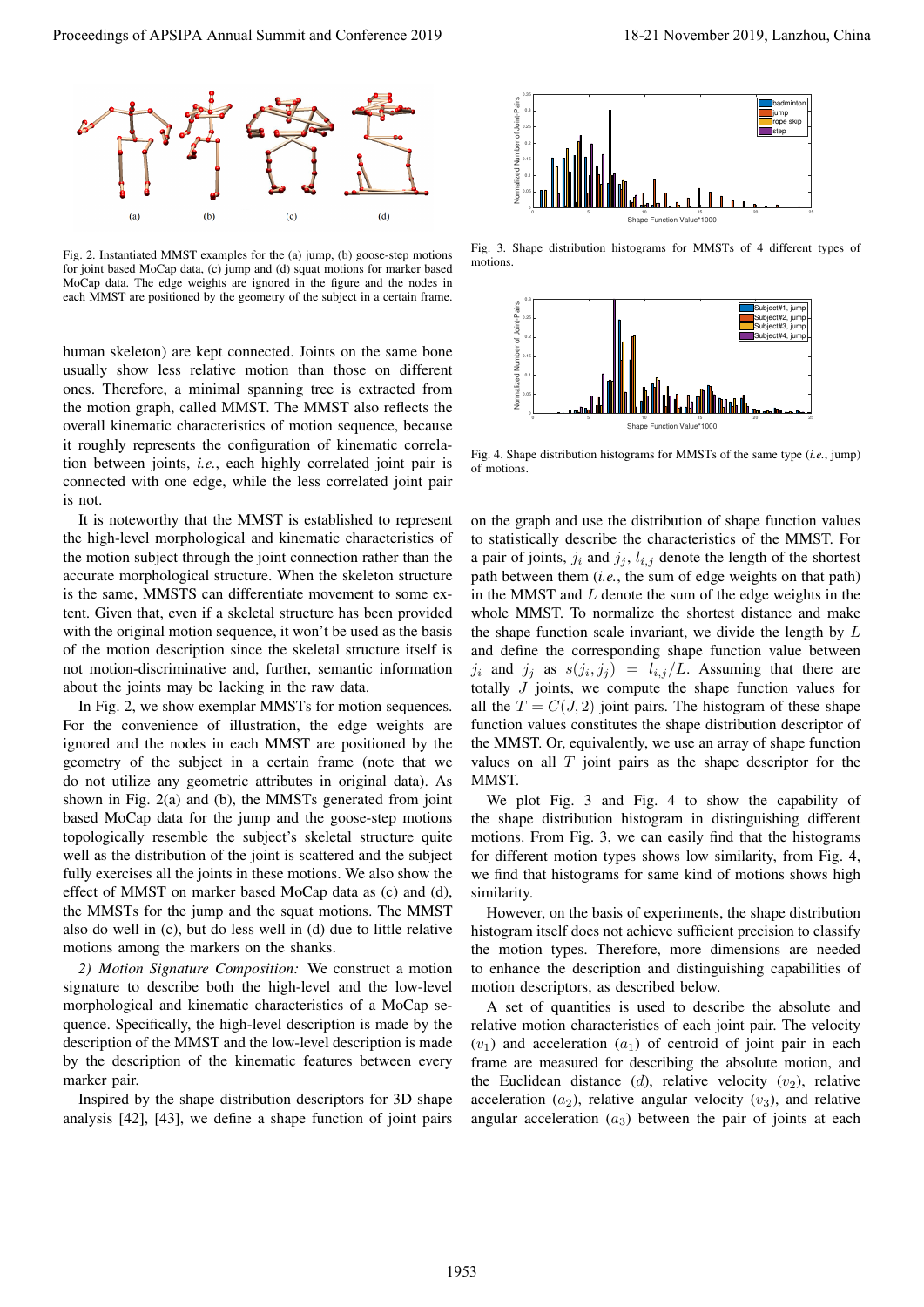frame are measured for describing the relative motion. The motion information of each joint pair in a F-frame motion sequence is then converted into seven curves:  $v_1(t)$ ,  $a_1(t)$ ,  $d(t)$ ,  $v_2(t)$ ,  $a_2(t)$ ,  $v_3(t)$  and  $a_3(t)$ ,  $t = 1, 2, ..., F$ . The first three statistical moments are used to describe each curve, the arithmetic square root of the variance and the cube root of the skewness. By doing this, twenty-one quantities are extracted to describe the kinematic characteristics of the joint pair. These quantities are concatenated as the kinematic characteristics of the joint pair and represented by  $k_i, i \in [1, 21]$ .

Finally, the computation of the motion signature is achieved by combining the high-level and the low-level features of each joint pair and placing all the joint pairs' feature vectors together to form a 2D matrix.

Suppose there are a total of  $T$  joint pairs combined. For the p-th  $(1 \leq p \leq T)$  joint pair,  $s_p$  represent its shape function value and  $k_{p,i}$ ,  $1 \leq i \leq 21$  the kinematic characteristics. The feature vector,  $f_p$ , is defined as  $f_p = (s_p, k_{p,1}, k_{p,2}, \ldots, k_{p,21}).$ The motion signature of the MoCap sequence is finally formed by putting the feature vectors of all  $T$  joint pairs together in ascending order of their first component (*i.e.*, shape function values).

#### *D. Distance Metric*

We compute and sort the distances between the query's motion signature and those in the database for retrieval. To deal with dimensionality inconsistency between motion signatures, we exploit the shape function values of the feature vectors to register two motion signatures.

*1) Registration:* Since the joint number is not restrict as a fixed value, the motion signatures may contains different numbers of feature vectors. For each feature vector in one motion signature, we need to find its corresponding one in the other motion signature. If the two motion sequences are similar, they will have similar MMSTs and corresponding joint pairs will have similar shape function values as well. Therefore, for a feature vector with shape function value s in one motion signature, we search for its correspondence from the feature vectors whose shape function value is the closest to s in the other motion signature. Since two motion sequences may be highly dissimilar in subject structure and/or motion type, there may be very few direct correspondences between their joint pairs. Therefore, a flexible correspondence rather than the best match correspondence is needed. We set up a window to achieve the match, and details are described in Sec. III-D2. Proceeding of APSIPA Annual Summit of Conference 2019.<br>
The main of the summit and conference 2019, a share with the summit and conference and the summit and conference 2019, a state of the summit and conference 2019, a s

*2) Distance Metric:* Assume that there are two motion signatures,  $S = [f_1, f_2, \dots, f_P]$  and  $S' = [f'_1, f'_2, \dots, f'_{P'}]$ , where  $f_i$ ,  $i \in [1, P]$  and  $f'_j$ ,  $j \in [1, P']$  are 22-dimensional feature vectors and  $P$  and  $P'$  are the numbers of marker pairs in the corresponding motion sequences, respectively. We compute the symmetric distance between S and S' according to Eq. 1

$$
D(\mathbf{S}, \mathbf{S}') = \sum_{l=1}^{22} \mathbf{W}[l] \times D_F(\mathbf{S}, \mathbf{S}', l)
$$
 (1)

where  $W$  is the weighting vector which contains the weight for each separate feature and  $D_F(S, S', l)$ , the symmetric distance between  $S$  and  $S'$  on the *l*-th feature, is defined as Eq. 2

$$
D_{F}(\mathbf{S}, \mathbf{S}', l) = \begin{cases} D_{H}(h, h'), & l = 1\\ \frac{1}{P} \sum_{i=1}^{P} |\mathbf{f}_{i}[l] - \mathbf{f}'_{c(i)}[l]| \\ + \frac{1}{P'} \sum_{j=1}^{P'} |\mathbf{f}'_{j}[l] - \mathbf{f}_{c'(j)}[l]|, & l \in [2, 22] \end{cases}
$$
(2)

In Eq. 2,  $h$  and  $h'$  are the normalized shape distribution histograms obtained from the shape function values in S and  $S'$ , respectively, and  $D_H(h, h')$  denotes the difference between  $h$  and  $h'$  with the reciprocal of their intersection. It should be noted that we compute the normalized shape distribution histogram for each motion sequence in the database just once and store it for later use. In Eq. 2,  $f'_{c(i)}$  (*resp.*  $f_{c'(j)}$ ) is the corresponding feature vector of  $f_i$  (*resp.*  $f'_j$ ) with  $c(i)$  and  $c'(j)$ defined as

$$
c(i) = \underset{j \in [j_i - w, j_i + w]}{\operatorname{argmin}} \sum_{l=1}^{22} \mathbf{W}[l] \times |\mathbf{f}_i[l] - \mathbf{f'}_j[l]|,
$$
  

$$
c'(j) = \underset{i \in [i_j - w, i_j + w]}{\operatorname{argmin}} \sum_{l=1}^{22} \mathbf{W}[l] \times |\mathbf{f'}_j[l] - \mathbf{f}_i[l]| \quad (3)
$$

where  $j_i$  (*resp.*  $i_j$ ) indexes the feature vector in  $S'$  (*resp.* S) with the closest shape function value to  $f_i$  (*resp.*  $f'_j$ ). As formulated in Eq. 3, we set up a window,  $[-w, w]$ , around the closet feature vector to pick the best matching one to increase robustness of the scheme. The empirical parameter  $w = 7$  is used in our scheme.

#### IV. EXPERIMENTS

In this section, we conduct comprehensive experiments to evaluate the performance of our proposed generic videobased MoCap data retrieval algorithm. Specifically, we set one experiment to evaluate the performance of the proposed scheme for video-based MoCap data retrieval. Besides, we set another experiment to evaluate the performance of the proposed motion signature.

#### *A. Databases and Performance Metrics*

We exploit a human MoCap database with 12 daily action classes [10] and the detailed action classes can be found in Tab. I. Specifically, there are 240 clips in the MoCap database which are captured by five actors with various body shapes. Each actor or actress performs each motion 4 times, resulting in a total number of 240 clips in the MoCap database.

For the query video database, we also exploit the same 12 daily action classes. Three males and one female of various body shapes are employed to shoot these videos by a monocular camera. The videos are shot at four viewpoints (*i.e.*, Front, Back, Left and Right), and each class of the video query database consists of 20 video clips.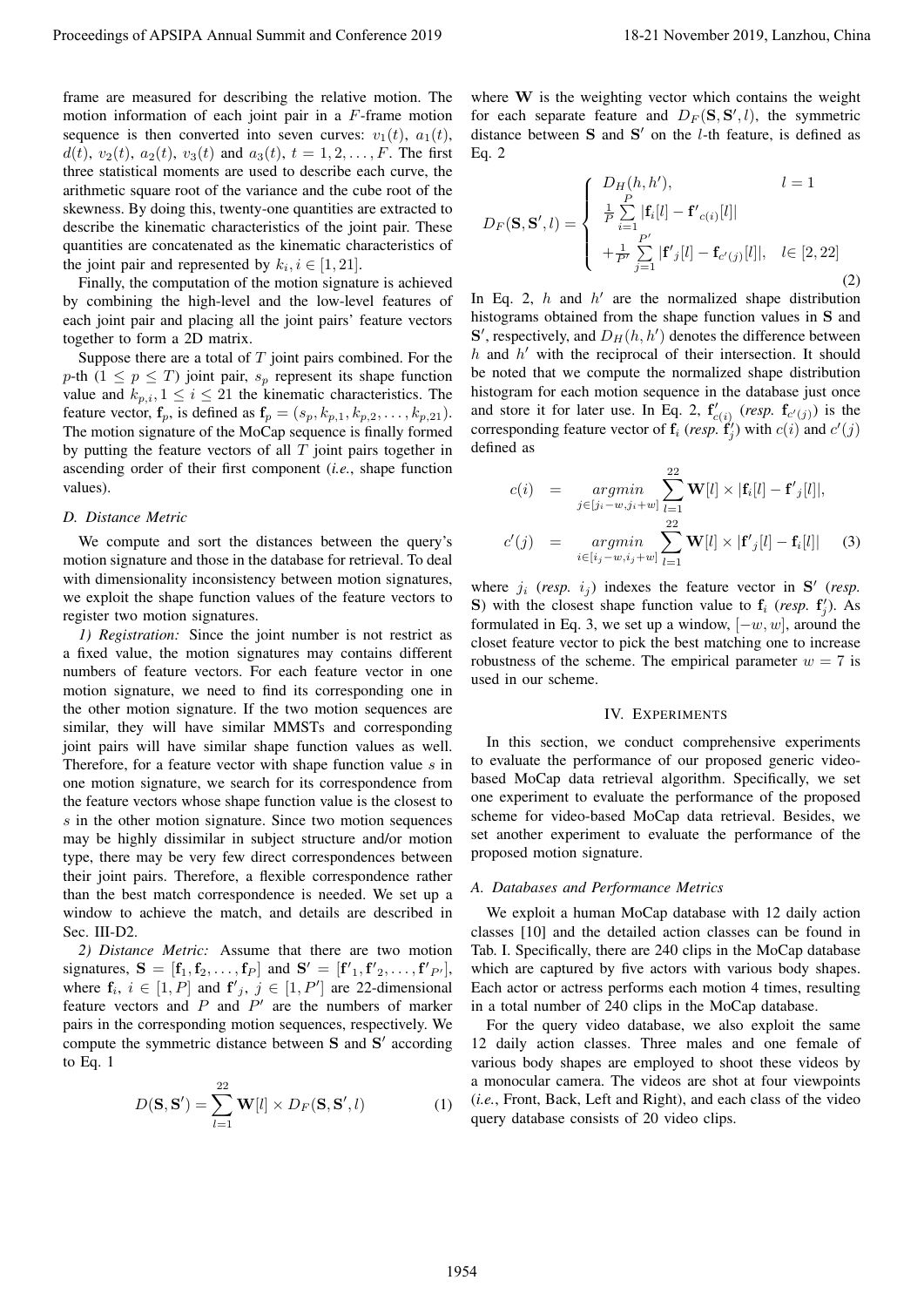TABLE I MAP STATISTICS OF NDVP [10] AND OUR PROPOSED METHOD.

| Motion            | <b>MAP</b> statistics |        |
|-------------------|-----------------------|--------|
| $(\#)$ name       | <b>NDVP</b> [10]      | Ours   |
| $(1)$ phone       | 0.5292                | 09437  |
| $(2)$ jump        | 0.5019                | 0.8924 |
| $(3)$ punch       | 0.6684                | 0.5337 |
| $(4)$ bounce      | 0.6332                | 0.7892 |
| $(5)$ arm raise   | 0.5141                | 0.6565 |
| $(6)$ round walk  | 0.4723                | 0.5853 |
| $(7)$ side walk   | 0.4471                | 0.6849 |
| (8) rope skip     | 0.2730                | 0.5634 |
| $(9)$ shoot       | 0.9861                | 0.8140 |
| $(10)$ badminton  | 0.2945                | 0.6412 |
| $(11)$ goose-step | 0.7202                | 0.8894 |
| $(12)$ sit-down   | 0.7794                | 0.7263 |
| average MAP       | 0.5683                | 0.7267 |

In this work, mean average precision (MAP), precisionrecall curve (P-R curve) and precision at  $n$  (P@n) are exploited to evaluate the performance of the proposed videobased MoCap data retrieval algorithm as often used in the general field of information retrieval.

For each query video clip, the fraction of relevant samples in the result set gives the precision, while the fraction of all relevant samples that has been returned gives the recall. If the result set has a size of  $n$ , the precision gives P@n. By varying n, we can obtain a P-R curve of this query. When  $n = N$  with N being the size of the database, the average precision, AP, of this query can be computed by Eq. 4

$$
AP = \frac{1}{R} \sum_{j=1}^{N} I_j \times \frac{R_j}{j}
$$
 (4)

where  $R$  is the number of relevant samples in the database,  $I_i = 1$  if the jth ranking sample of the result set is relevant and  $I_j = 0$  otherwise, and  $R_j$  is the number of relevant samples in the  $j$  top-ranking samples of the result set. P@n, P-R and MAP statistics for that class can be obtained by averaging the statistics of each query in a motion class.

#### *B. Comparison with benchmark method*

We compare our method with the NDVP method in work [10]. Note that we do not compare with the work [9] as it focuses on extracting similar (to the video query) sub-MoCapsequences through effective but time-consuming frame-toframe alignment, while our work targets at quick search of similar whole MoCap clips based on overall motion characteristics.

MAP statistics of the two methods are presented in Tab. I for comparison. From Tab. I we can observe that the proposed scheme outperforms NDVP [10] on most of motion classes.

In Fig. 5 and Fig. 6, we plot respectively for both methods its average P@n (n=5, 10, 15, 20) statistics, P-R curves and confusion matrix over all the action classes. NDVP shows excellent retrieval performance on shoot motion, but the overall performance is unstable. The figures again shows better performance of our method over NDVP [10].

# *C. Gap between query modalities*

In this part, we examine the performance gap between two modalities of query: video clip and MoCap sequence. Specifically, we use MoCap sequences as queries, measure the corresponding retrieval performance, and compare it with that of the proposed video-based MoCap data retrieval as reported in Section IV-B. For this experiment, we get an MAP of 88.53%, and show P@n (n=5, 10, 15, 20) statistics, P-R curves and confusion matrix over all the action classes in Fig. 7. By comparison, we observe that there still exists a performance gap between the two query modalities. This is mainly due to the challenge in precise 3D skeleton animation reconstruction from a monocular 2D video clip. Proceedings of APSIPA Annual Summit and Conference 2019 18-21 November 2019, Lanzhou, China 1955

#### V. CONCLUSIONS

We propose a novel generic video-based MoCap data retrieval scheme in this work. A CNN based 3D pose estimation approach is adopted to reconstruct skeleton animations from query video clips, which narrows the gap between these two data modalities: 2D video clip and 3D motion sequence. A statistical motion signature which consists of both high-level and low-level characteristics is computed for effective motion matching. The proposed scheme does not utilize *a priori* knowledge of skeletal structure and works on MoCap data in arbitrary skeleton structure. Experimental results demonstrate the promising performance of the proposed scheme.

Nevertheless, more precise 3D animation reconstruction methods are demanded to further reduce the performance gap between the two modalities of query.

#### ACKNOWLEDGMENT

This work is partially funded by the National Natural Science Foundation of China (Grants No. 61872398). The authors also thank Tingxin Ren for the help in running the 3D pose estimation code. Xueqing Li and Jingliang Peng are the corresponding authors.

#### **REFERENCES**

- [1] F. W. Da Silva, L. Velho, P. R. Cavalcanti, and J. Gomes, "An architecture for motion capture based animation," in *Proceedings X Brazilian Symposium on Computer Graphics and Image Processing*, pp. 49–56, IEEE, 1997.
- [2] N. Lv, Y. Huang, Z. Feng, and J. Peng, "A survey on motion capture data retrieval," *Applied Mechanics and Materials*, vol. 556-562, pp. 2944– 2947, 2014.
- [3] Z. Jiang, Y. Huang, and J. Peng, "Recent advances in content-based motion capture data retrieval," *International Journal of Electrical Engineering*, vol. 25, no. 2, pp. 47–56, 2018.
- [4] M. Müller, T. Röder, and M. Clausen, "Efficient content-based retrieval of motion capture data," in *ACM Transactions on Graphics (ToG)*, vol. 24, pp. 677–685, ACM, 2005.
- [5] Q. L. Li, W. D. Geng, T. Yu, X. J. Shen, N. Lau, and G. Yu, "Motionmaster: authoring and choreographing kung-fu motions by sketch drawings," in *Proceedings of the 2006 ACM SIGGRAPH/Eurographics symposium on Computer animation*, pp. 233–241, Eurographics Association, 2006.
- [6] M.-W. Chao, C.-H. Lin, J. Assa, and T.-Y. Lee, "Human motion retrieval from hand-drawn sketch," *IEEE Transactions on Visualization and Computer Graphics*, vol. 18, no. 5, pp. 729–740, 2011.
- [7] M. Kapadia, I.-k. Chiang, T. Thomas, N. I. Badler, J. T. Kider Jr, *et al.*, "Efficient motion retrieval in large motion databases," in *Proceedings of the ACM SIGGRAPH Symposium on Interactive 3D Graphics and Games*, pp. 19–28, ACM, 2013.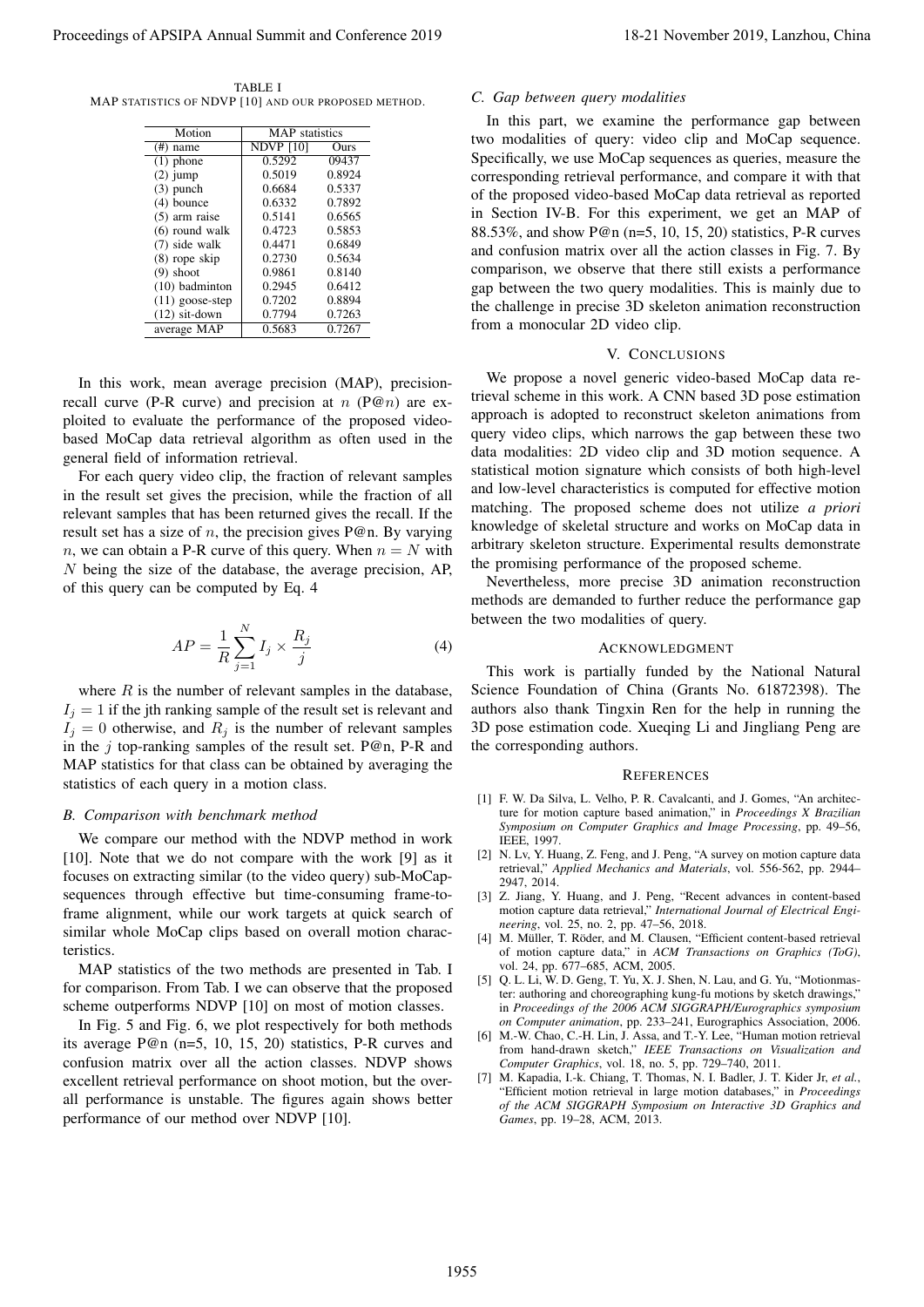

Fig. 5. P@n statistics, P-R curves and confusion matrix of our scheme for video-based MoCap retrieval.



Fig. 6. P@n statistics, P-R curves and confusion matrix of NDVP for video-based MoCap retrieval.



Fig. 7. P@n statistics, P-R curves and confusion matrix of our scheme for MoCap retrieval.

- [8] E. C.-H. Lin, "A research on 3d motion database management and query system based on kinect," in *Future Information Technology-II*, pp. 29– 35, Springer, 2015.
- [9] A. Gupta, J. He, J. Martinez, J. J. Little, and R. J. Woodham, "Efficient video-based retrieval of human motion with flexible alignment," in *2016 IEEE Winter Conference on Applications of Computer Vision (WACV)*, pp. 1–9, IEEE, 2016.
- [10] W. Li, Y. Huang, C.-C. J. Kuo, J. Peng, *et al.*, "Video-based human motion capture data retrieval via normalized motion energy image subspace projections," in *2017 IEEE International Conference on Multimedia & Expo Workshops (ICMEW)*, pp. 243–248, IEEE, 2017.
- [11] C.-H. Chen and D. Ramanan, "3d human pose estimation= 2d pose estimation+ matching," in *Proceedings of the IEEE Conference on Computer Vision and Pattern Recognition*, pp. 7035–7043, 2017.
- [12] E. Jahangiri and A. L. Yuille, "Generating multiple diverse hypotheses for human 3d pose consistent with 2d joint detections," in *Proceedings of the IEEE International Conference on Computer Vision*, pp. 805–814, 2017.
- [13] X. Zhou, M. Zhu, S. Leonardos, K. G. Derpanis, and K. Daniilidis, "Sparseness meets deepness: 3d human pose estimation from monocular video," in *Proceedings of the IEEE conference on computer vision and pattern recognition*, pp. 4966–4975, 2016.
- [14] X. Zhou, M. Zhu, G. Pavlakos, S. Leonardos, K. G. Derpanis, and K. Daniilidis, "Monocap: Monocular human motion capture using a cnn coupled with a geometric prior," *IEEE transactions on pattern analysis and machine intelligence*, vol. 41, no. 4, pp. 901–914, 2018.
- [15] J. Wu, T. Xue, J. J. Lim, Y. Tian, J. B. Tenenbaum, A. Torralba, and W. T. Freeman, "Single image 3d interpreter network," in *European Conference on Computer Vision*, pp. 365–382, Springer, 2016.
- [16] F. Moreno-Noguer, "3d human pose estimation from a single image via distance matrix regression," in *Proceedings of the IEEE Conference on Computer Vision and Pattern Recognition*, pp. 2823–2832, 2017.
- [17] D. Tome, C. Russell, and L. Agapito, "Lifting from the deep: Convolutional 3d pose estimation from a single image," in *Proceedings of the IEEE Conference on Computer Vision and Pattern Recognition*, pp. 2500–2509, 2017.